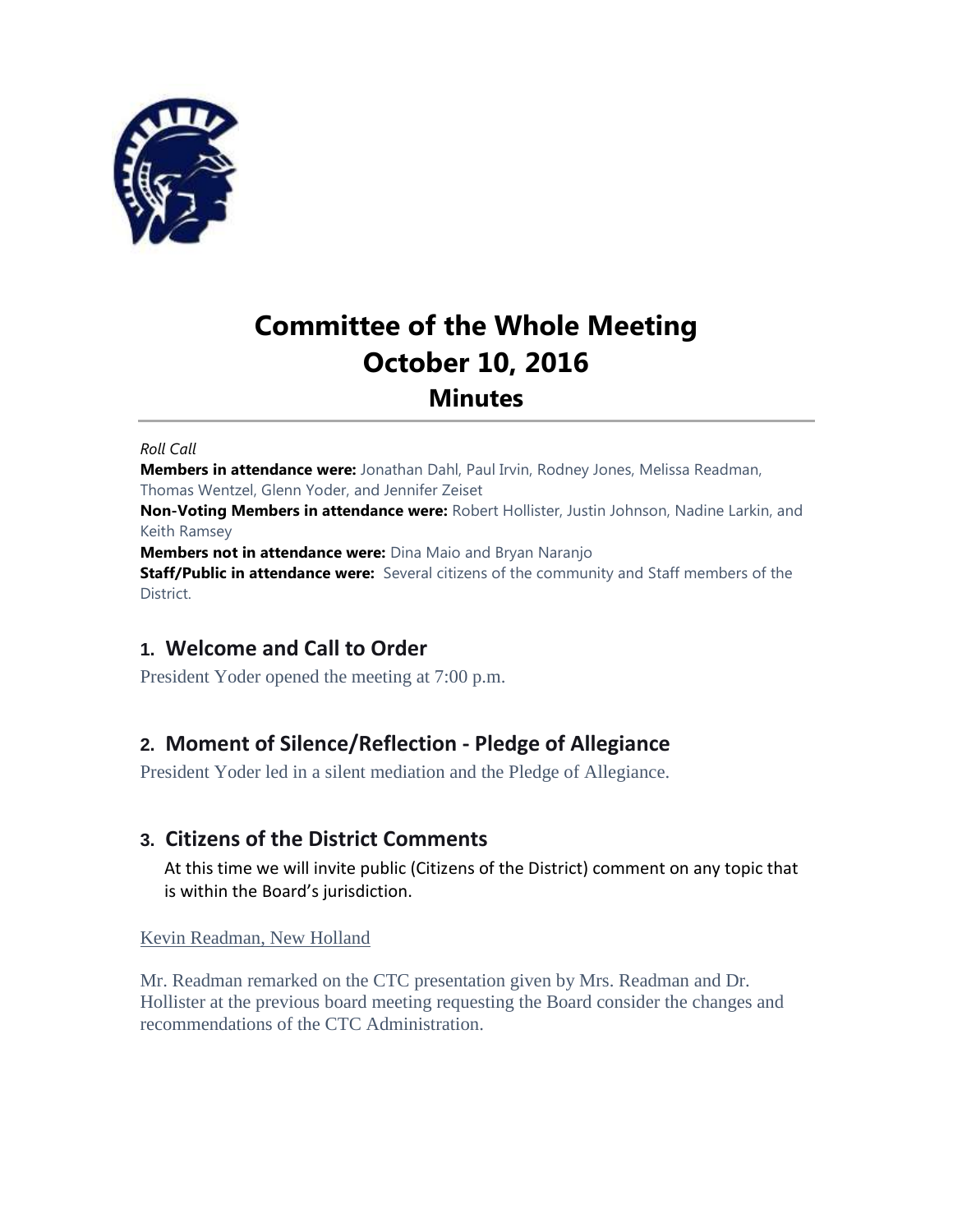# **4. Approve Personnel Report**

Mr. Wentzel made a motion to approve the personnel report. It was seconded by Mr. Irvin. **The motion was approved. (7-0; 2 absent)**

Dr. Hollister made mentioned to several resignations and a retirement on the personnel report including, Mrs. Michelle Custer, thanking her for her service, Mr. Robert Cuthie, and Mrs. Diane Caswell, thanking her for her many years as Middle School Secretary.

# **5. Property and Services**

# **a. Action Item - Payoff of the 2014A Note and Refinancing of 2015 Note** Lauren Eby, RBC Capital Markets, will be at the meeting to discuss the payoff and refinancing.

Mr. Ramsey presented Ms. Lauren Eby, from RBC Capital Markets.

Ms. Eby presented the Board with a proposal for the District payoff their 2014A note and refinance their 2015 note reducing the District's debt service in 4.5 years.

Mr. Ramsey and Dr. Hollister thanked Ms. Lauren Eby  $\&$  Mr. Ken Phillips for all their work that they have done for the District.

# **b. Action Item - Addition to the 2016-17 Bus Driver and Bus Assistant Approved Lisitng**

The following have been added to the approved list:

**Driver** Regina Bair Crystal Hynds Tracy Finegan

# **Assistant**

## Dawn Diano

Mr. Ramsey requested the Board approve the addition of three (3) bus drivers and one bus assistant at the next Board meeting.

## **c. Action Item - 2015-16 Increase in Fund Balance**

Mr. Ramsey informed the Board that the District had Fund balance of \$1.8 million with the recommendation that those funds be transferred into the capital fund.

Board and Administration discuss options for the 2015-2016 fund balance.

The Board acknowledged Mr. Ramsey's recommendation and the transfer of the 2015- 2016 fund balance would be placed on the agenda as an action item at the next Board meeting.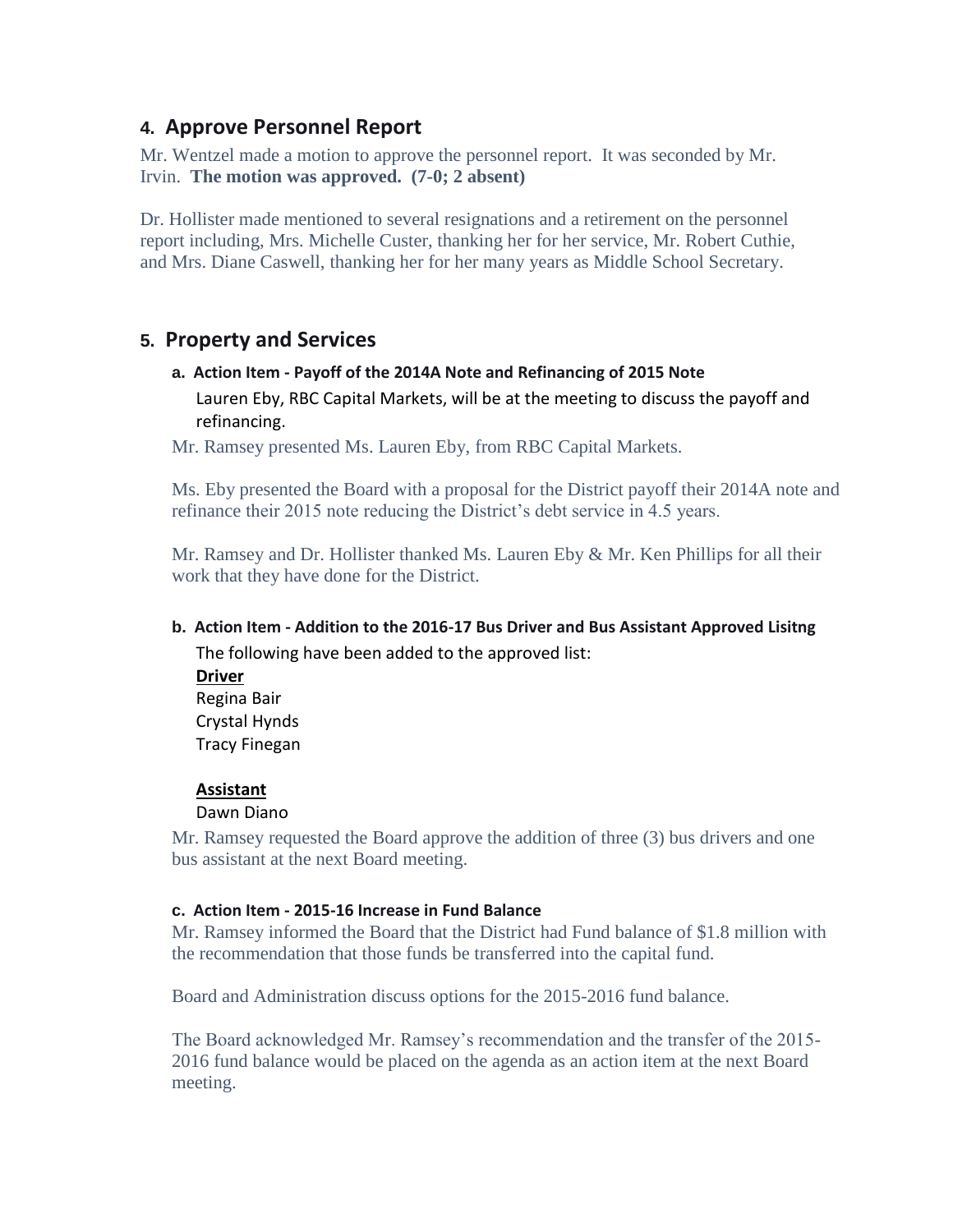#### **d. Information Item - Water Testing Presentation**

Tom Heist from Martin's Water Conditioning will be at the November 14, 2016 Committee of the Whole Meeting to do a presentation on the District's Water Testing Procedures and answer any questions that the School Board may have. Please send me questions, so that Tom can be sure to address all questions.

Mr. Ramsey informed the Board that on November 14<sup>th</sup>, Mr. Tom Heist from Martin's Water Conditioning would be presenting to the Board what test procedures are done on the District's water and what precautions are taken to make sure all water throughout the District is safe.

# **6. Program**

#### **a. Action Item - Approval of Affidavits of Guardianship**

Dr. Larkin requested the Board to approve affidavits of guardianship for the month of October.

#### **b. Action Item - Approval of Change in Expulsions**

The high school administration is recommending that two students who were expelled through the end of the 2016-2017 school year have their expulsion reduced to the end of the last day of quarter 1 of the 2016-2017 school year.

Dr. Hollister reported to the Board that the High School Administration was requesting the Board to approve the reduction of expulsion for two students. Dr. Hollister informed the Board that both students, expelled the previous year, were having success in the alternative program and the reduction of their expulsion would be an incentive and encouragement for them to continue to do so.

Dr. Larkin reported to the Board with preliminary school performance profile numbers for the District, indicating that official numbers where yet to be released publicly. She did note that the numbers were probably fairly close to the actual scores. Dr. Larkin informed the Board that these numbers should be considered as baseline numbers due to the change in the test and different criteria used to generate scores. She also indicated that different criteria would be used the following year for the SPP, so again it would be difficult to compare final scores with those with previous years.

Dr. Hollister noted that Garden Spot High School's SPP was fairly accurate due to the Keystone test not having changed in the last 5 years. Garden Spot High School's SPP score made significant gain.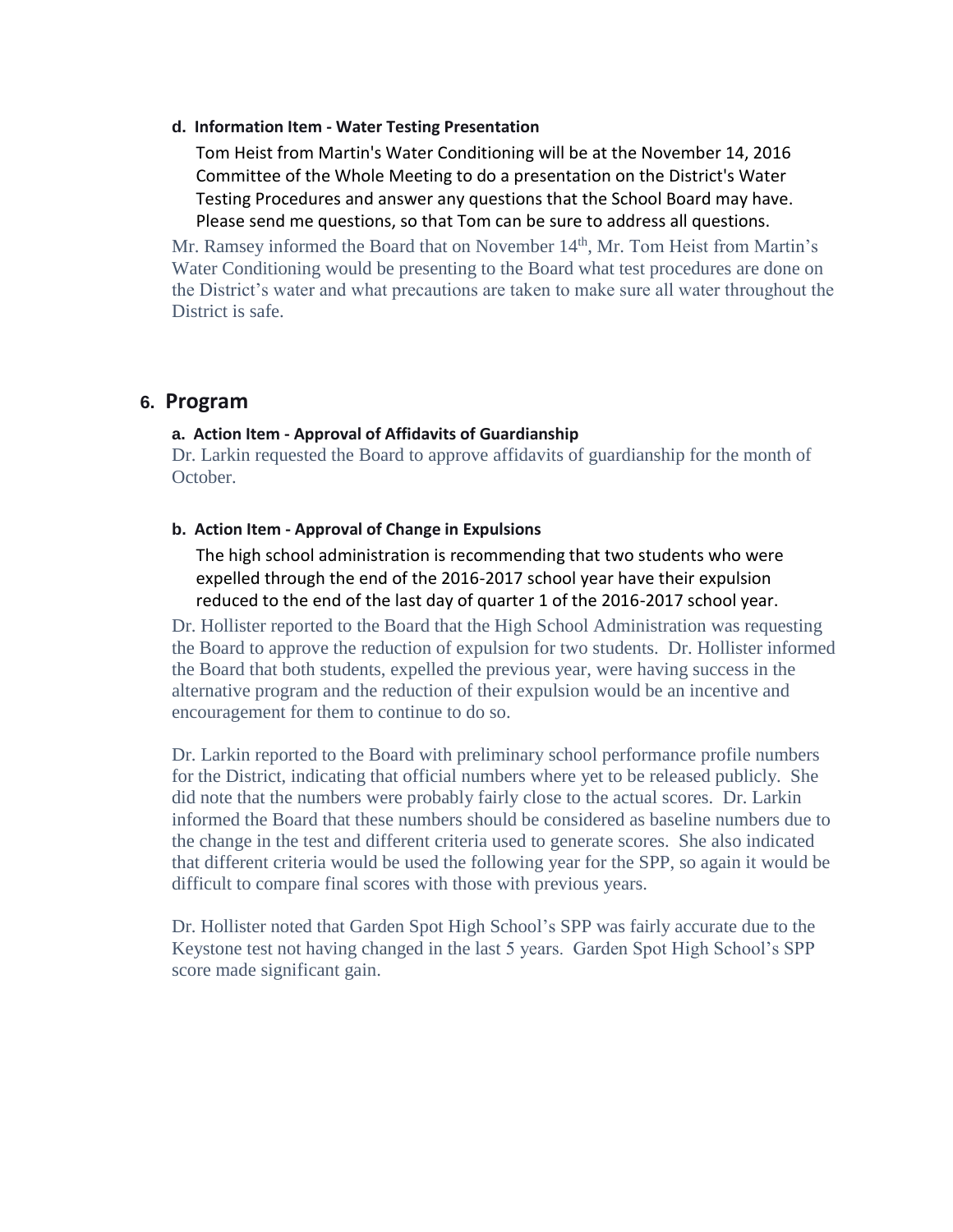# **7. Management**

#### **a. Action Item - POLICY 609 - INVESTMENT OF DISTRICT FUNDS**

Updates to Policy in Order to comply with Act 10 of 2016.

Dr. Hollister presented the Board with the action item to approve School Board Policy 609 at the next Board meeting.

## **b. Action Item - Approve Bonita Stone as a non-stipendiary Volunteer Coach representing Garden Spot High School at all PIAA sanctioned swimming events.**

Dr. Hollister presented the Board with the yearly approval of the appointment of the volunteer coach to represent Garden Spot at all PIAA sanctioned swim meets.

## **c. Information Item - The Lancaster Lebanon Board of Control has voted unanimously in favor of Octorara High joining the LL League in all sports...**

The Lancaster Lebanon Board of Control has voted unanimously in favor of Octorara High joining the LL League in all sports. Not final, but a recommendation. (Discussion)

Dr. Hollister informed the Board that the Octorara School District had enough support that they would be soon voted to be allowed to compete in the Lancaster Lebanon League. He noted that part of Octorara is actually in Lancaster County.

## **d. Information Item - Student Demographic Composition as of October 1, 2016 including Free & Reduced Lunch percentages & our cyber school participation.**

Dr. Hollister presented the Board with the District's enrollment numbers for the 2016 2017 school year as of October 1, 2016. The District's current enrollment was roughly around 3200 students with an addition of 346 home schooled students. He informed the Board that the current Free & Reduced Lunch population was currently at 42% with the highest at Blue Ball Elementary at 47% and the lowest at Garden Spot High School at 37%. Dr. Hollister noted that there were 482 Special Education students, 89 of which were gifted. 39 students were currently enrolled in the ElancOnline with 100 other students enrolled in online classes for remediation, alternative education, and/or credit recovery.

## **e. Information Item - Caernarvon Property: ownership and/or sale of property. (Discussion)**

Administration and the Board discussed the Caernarvon property and the possibilities of placing the property on the market and what options the District had with the property.

Administration recommended the Board obtain an appraisal for the property. This would be placed as an item on agenda as an action item at the next board meeting.

## **f. Other Item - State cyber charter schools still performing poorly and far below public school performances.**

Dr. Hollister reported to the Board that cyber charter schools were still performing poorly